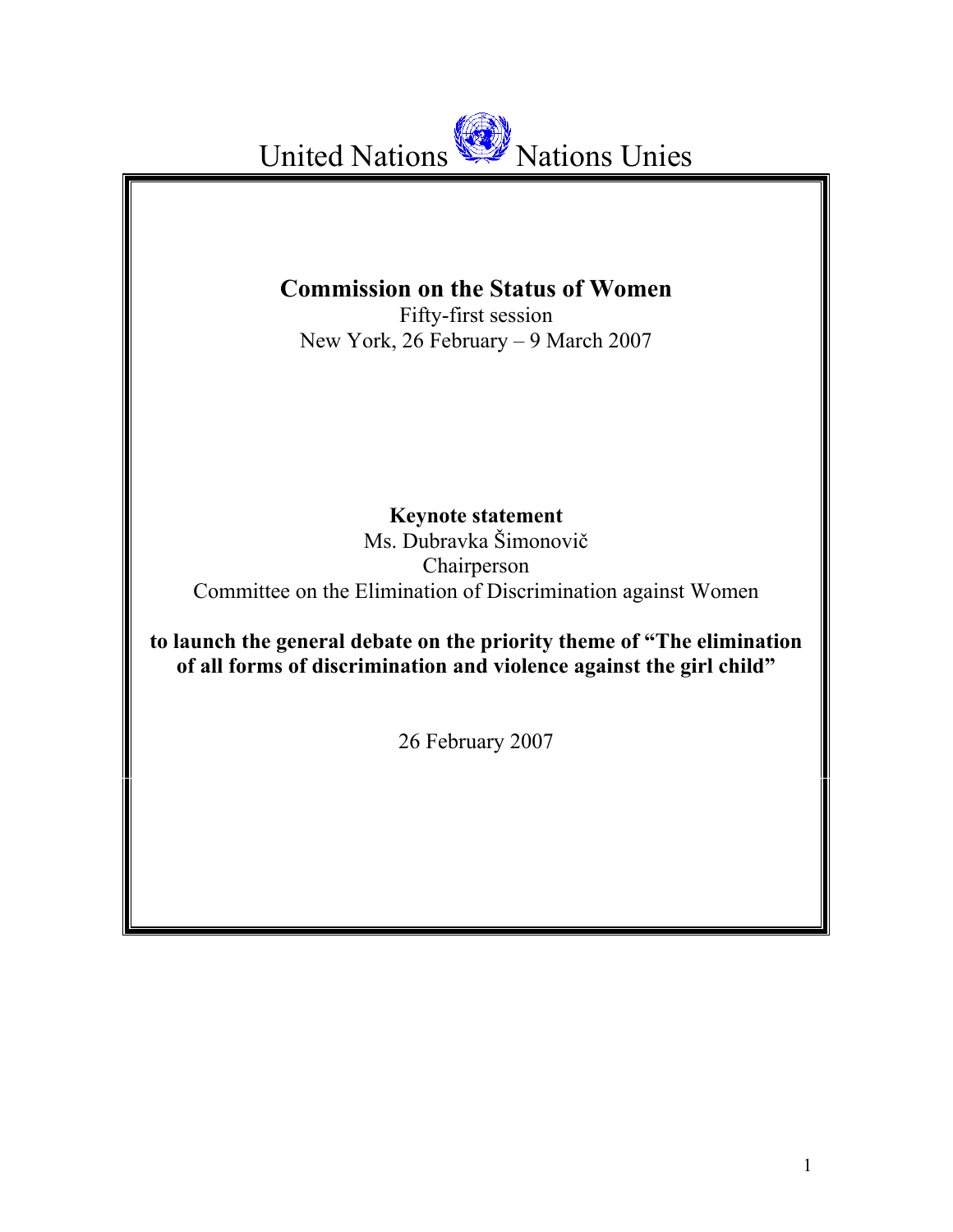## Chairperson,

Distinguished delegates and participants,

It is my honour and privilege, as the Chairperson of the Committee on the Elimination of Discrimination against Women to contribute to the launching of the general debate at the fifty-first session of the Commission on the Status of Women, on the priority theme of "The elimination of all forms of discrimination and violence against the girl child".

The Convention on the Elimination of All Forms of Discrimination against Women has been ratified or acceded to by 185 States. It is the only legally binding international instrument to prohibit all forms of discrimination against women committed by public authorities or by any person or organisation in the full range of civil, political, economic, social and cultural areas, and covering both public and private life. The Optional Protocol to the Convention, under which the Committee considers communications submitted by or on behalf of individuals or groups of individuals who claim to be victims of a violation of rights in the Convention and inquires into grave or systematic violations of the Convention's provisions, now has 85 States parties.

The Committee on the Elimination of Discrimination against Women welcomed the invitation by the Commission to contribute to the discussion on its priority themes for 2007 and 2008. The Committee discussed this invitation at its thirty-sixth session in July 2006 and was of the view that its contribution could consist of an analysis of the theme concerned drawing from the concluding comments and overall experiences and findings.

#### Distinguished participants,

I would like to start with a general point: the Convention focuses on the rights of *all* women to be free from discrimination. We all know that discrimination against women does not start with the age of a woman's maturity but at her birth or even before.

All States parties to the Convention have an obligation to pursue *without delay* a policy of elimination of all forms of discrimination against women and to ensure the *practical realization* of the principle of the equality of women and men, as stated in article 2 of the Convention. As such, implementation of the Convention in its entirety impacts directly and indirectly on the rights and well-being of women of all ages, including girl children and young women.

Furthermore, the Convention makes it clear that the elimination of discrimination against women must be pursued *by all appropriate means*. This means that States parties are required to take legislative, policy and all other appropriate measures to ensure compliance with their treaty obligations.

The Committee – which this year commemorates its twenty-fifth anniversary – regularly monitors the way in which States parties adhere to these overall obligations in regard to women. I will highlight aspects of the Committee's work on the elimination of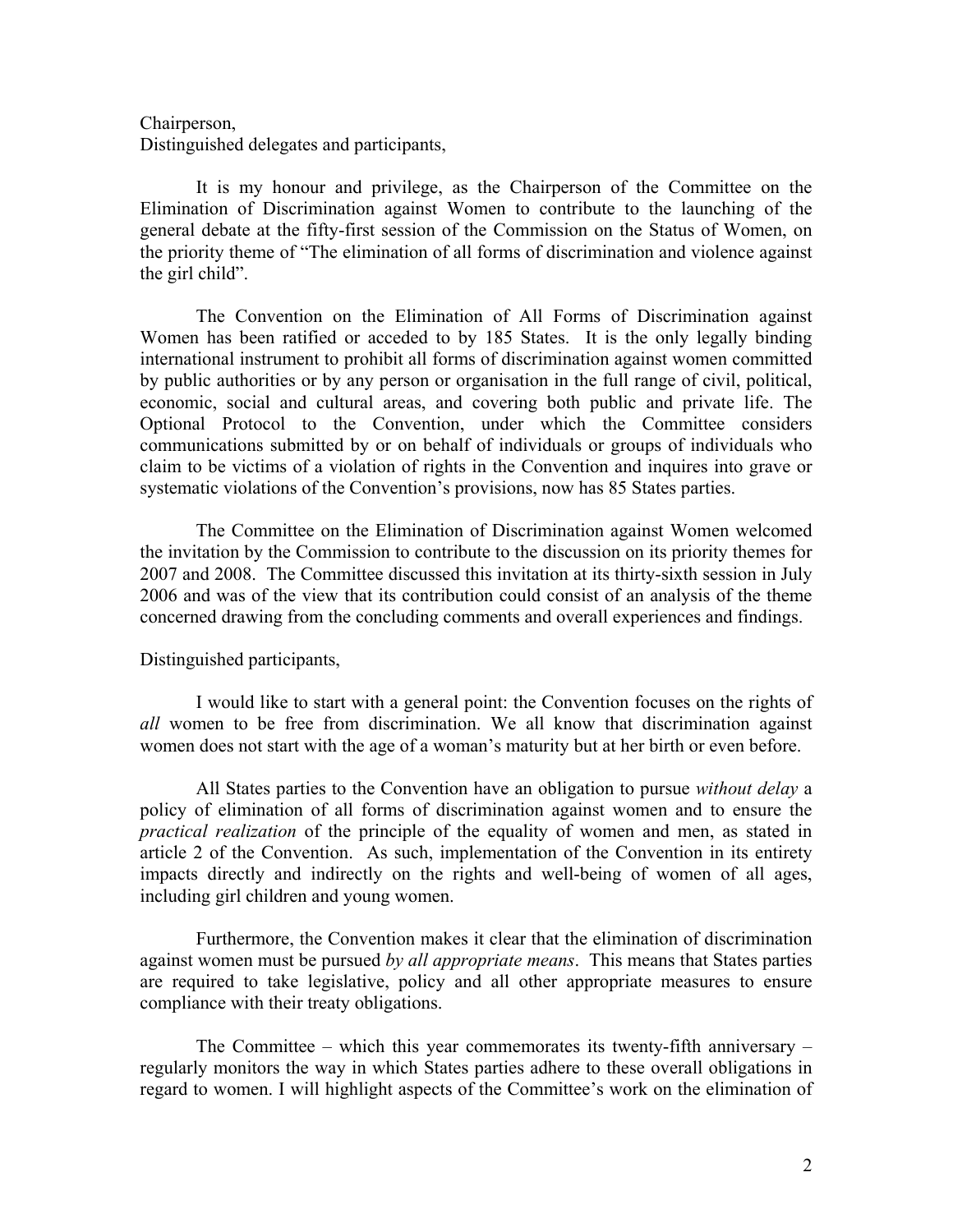discrimination and violence against the girl child and young women as reflected in the Committee's constructive dialogue with the State parties, country specific concluding comments, and general recommendations.

#### Chairperson,

The Convention (articles 2 f and 5 a) pays specific attention to the impact of stereotypes on the achievement of equality for women. It requires modification of social and cultural patterns of conduct of women and men, and the elimination of practices based on the idea of the inferiority or superiority of either of the sexes. Such stereotypes often restrict rights and opportunities for girls from a very early age, and affect their education, health, reproductive roles, and participation in public life and decisionmaking. Those discriminatory stereotypes take different forms in different countries but in all those instances, the Committee takes the firm view that States parties have a clear obligation under the Convention to change such practices and to act forcefully and creatively to eliminate such discrimination de jure as well as de facto.

The Convention requires that States parties ensure equal rights of women with men in the field of education at all levels. Compliance encompasses girls' and women's equal access to education and training at all levels, as well as the quality of education they receive. This provision is of primary importance to girls and young women, yet the Committee continues to see lower levels of girls' education, and large gender disparities in school enrolment rates of girls and boys, almost always to the detriment of girls. Girls' high dropout rates, owing to a series of factors including early and forced marriage and pregnancy also persist. Likewise, discriminatory stereotypes are found in school curricula and textbooks that often project inferior roles of women and girls.

The Committee consistently emphasizes the role of education as a human right and as a basis for the empowerment of girls and women, and regularly calls for a range of actions by States to enhance compliance with article 10 of the Convention. In some instances, legislative measures are required to ensure de jure equality. More commonly, and also in line with the MDG goals, policy and programmatic measures are necessary to achieve universal primary education for girls and to eliminate gender disparity in school enrolment rates at all levels. The Committee also calls for awareness raising measures, to overcome traditional attitudes that constitute obstacles to girls' education and for measures to ensure equal access of girls and young women to all levels of education, to retain girls in school and ensure that pregnant girls stay in school during pregnancy and return after delivery. Curricula reform and enhanced teacher training, incentives for young women to enter traditional male-dominated fields of study are other steps the Committee regularly recommends so as to eliminate discrimination against girls and women in education.

Importantly, the Committee emphasizes the consequences of girls' educational choices for their later opportunities and chances in the labour market as well as for their equal participation in public life and decision-making at all levels. The Committee also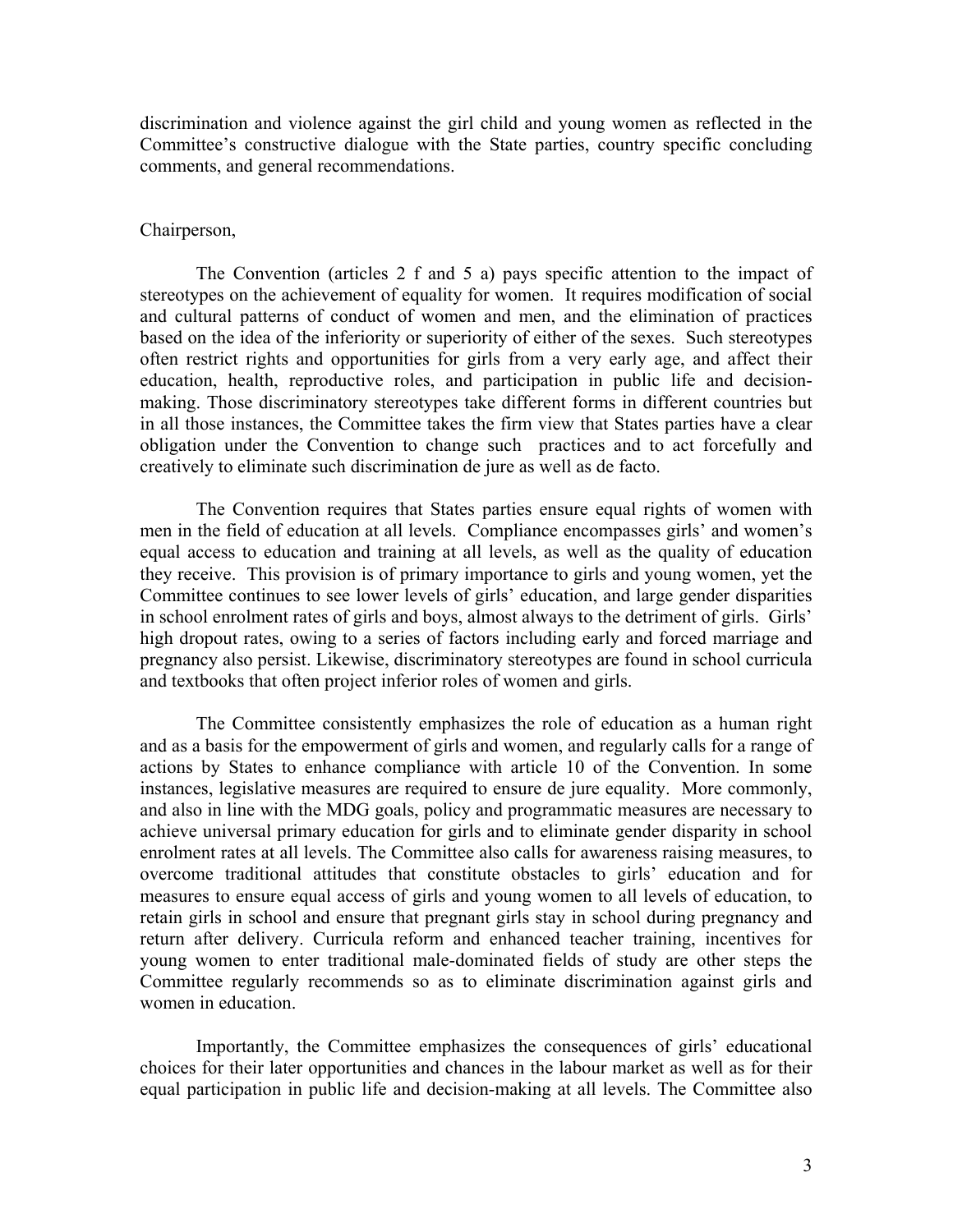tackles discrimination and inequality of girls and young women in the area of work, where it has flagged for example, the exploitation of girls in domestic work, and related consequences for girls' education.

#### Chairperson,

The Convention addresses women's health in general and also focuses on reproductive health and services related to pregnancy, confinement and the post-natal period. In its general recommendation 24 on article 12, the Committee clarifies that women's health must be addressed throughout women's lifespan, and thus must also focus on girls and young women. It highlights particular vulnerabilities faced by girls and adolescents, and draws attention to unequal power relations and their impact on women's and girls' ability to enjoy health-related rights.

Among the issues the Committee regularly raises with States parties under this article is lack of, or limited access by women and girls to adequate health-care services, family planning services and reproductive health services for girls and boys.

The Committee carefully examines teenage pregnancy rates and early motherhood, as these present significant obstacles to girls' educational opportunities and economic empowerment and recommends the adoption of appropriate measures for their prevention and reduction. It also examines related issues, such as availability to young women of family planning and contraceptive means, and of sex education. The Committee stresses the need for sex education for girls and boys. It recommends the implementation of awareness-raising initiatives on women's health, including sexual and reproductive health and rights that target adolescent girls.

It assesses rates of HIV/AIDS infection in adolescent girls and requests that measures be taken to eliminate discrimination against women and girls infected with HIV/AIDS. It calls for the eradication of harmful traditional practices, such as female genital mutilation that constitute a violation of the human rights of a girl child or young woman.

Chairperson, Ladies and gentlemen,

Article 16, paragraph 2 of the Convention specifically prohibits marriage of a child, and also requires that a minimum age for marriage be specified, including in legislation. The Committee elaborated the scope of this article further in its general recommendation 21 on equality in marriage and family relations. It considers that the minimum age for marriage should be 18 years for both man and woman.

The Committee consistently addresses situations where the minimum legal age for marriage for girls is below 18 years. The Committee without exception requests that States raise the minimum legal age of marriage for girls in order to bring it into line with article 1 of the Convention on the Rights of the Child, and with article 16, paragraph 2, of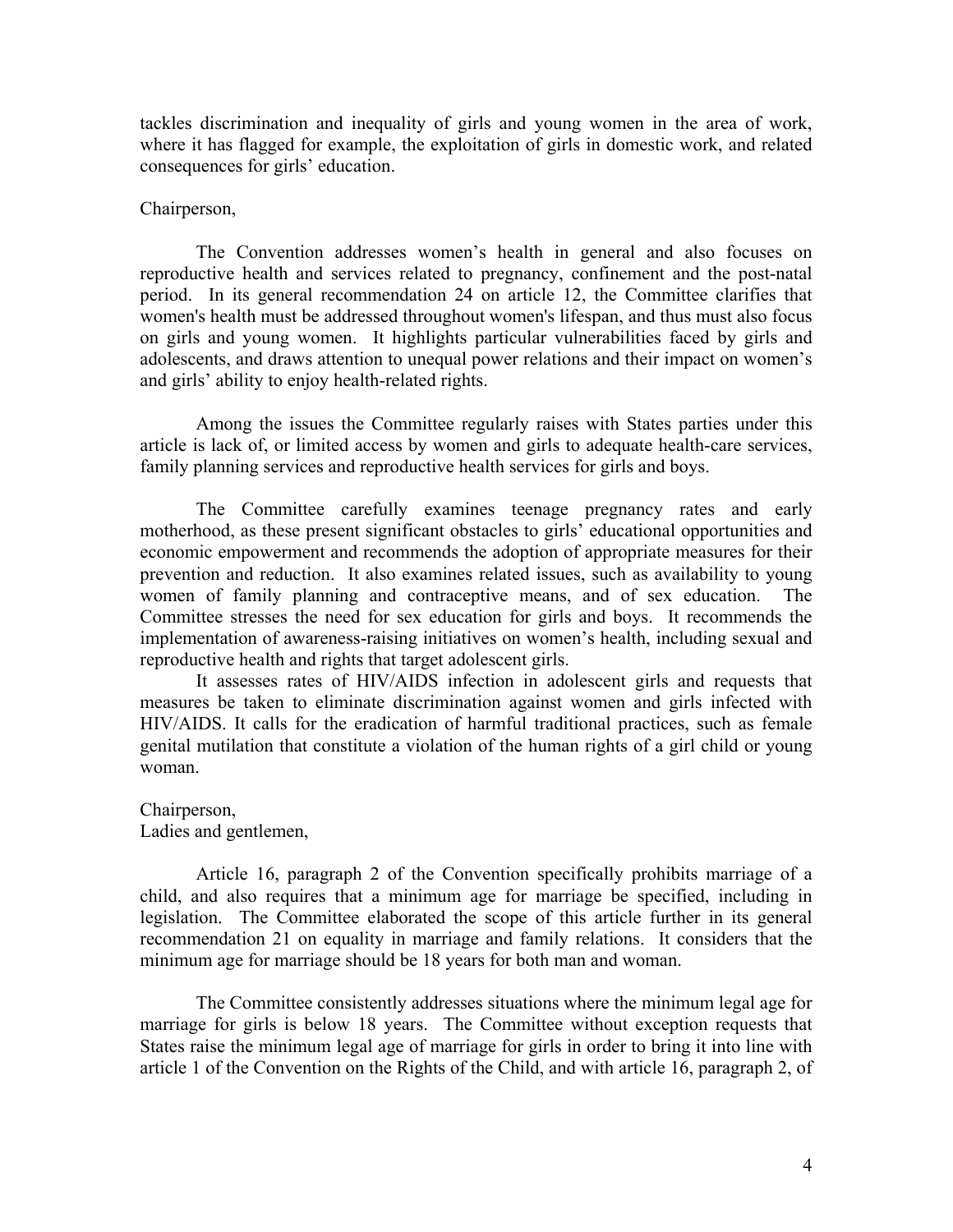the Convention on the Elimination of All Forms of Discrimination against Women, and the Committee's general recommendation 21.

The Committee calls for awareness-raising and other measures to ensure compliance with such laws, and to combat stereotypes so that a woman can indeed exercise her right freely to choose her partner. The Committee also points to the importance of the registration of all marriages as a means for enhancing compliance with minimum age of marriage, and the protection of the rights of children, as well as to establish equality between the partners.

### Chairperson,

Violence against women and girls is a violation of human rights that persists in every country in the world. The recent in-depth study of the Secretary-General on violence against women clearly highlights the many different forms and manifestations such violence takes, and the study on violence against children further enhances our knowledge about the plight of millions of children.

The issue of violence against women remains a concern the Committee has to raise consistently with each reporting State. In its general recommendation 19 of 1992 the Committee has clarified that violence against women is covered by the Convention. It gives detailed guidance on the obligation of the State to act with *due diligence* to prevent violence against women, to protect its victims and to prosecute and punish the perpetrators. It also elaborates the linkages between violence against women and implementation of other provisions of the Convention. This general recommendation pays significant attention to the many forms of violence that are perpetrated against girls and young women, and also elaborates on the risk factors and particular vulnerabilities to violence this age group continues to encounter.

High prevalence of violence against women and girls, sexual exploitation of young girls in primary and secondary schools and the persistence of illegal practices such as sex-selective abortion, female infanticide and the non-registration and abandonment of female children have been highlighted by the Committee, as has the vulnerability of young girls who migrate as domestics to urban areas and are subject to exploitation by their employers, including sexual abuse.

The Committee places high priority on the need for comprehensive measures to address all forms of violence against women and girls. Such a comprehensive approach should include specific legislation on violence against women, and its effective implementation, as well as specific legislation where certain forms of violence persist such as pre-natal sex selection, or female genital mutilation. Other elements of a comprehensive approach include policies and action plans, awareness-raising and capacity-building efforts for different groups of public officials and the general public, as well as services for victims of violence.